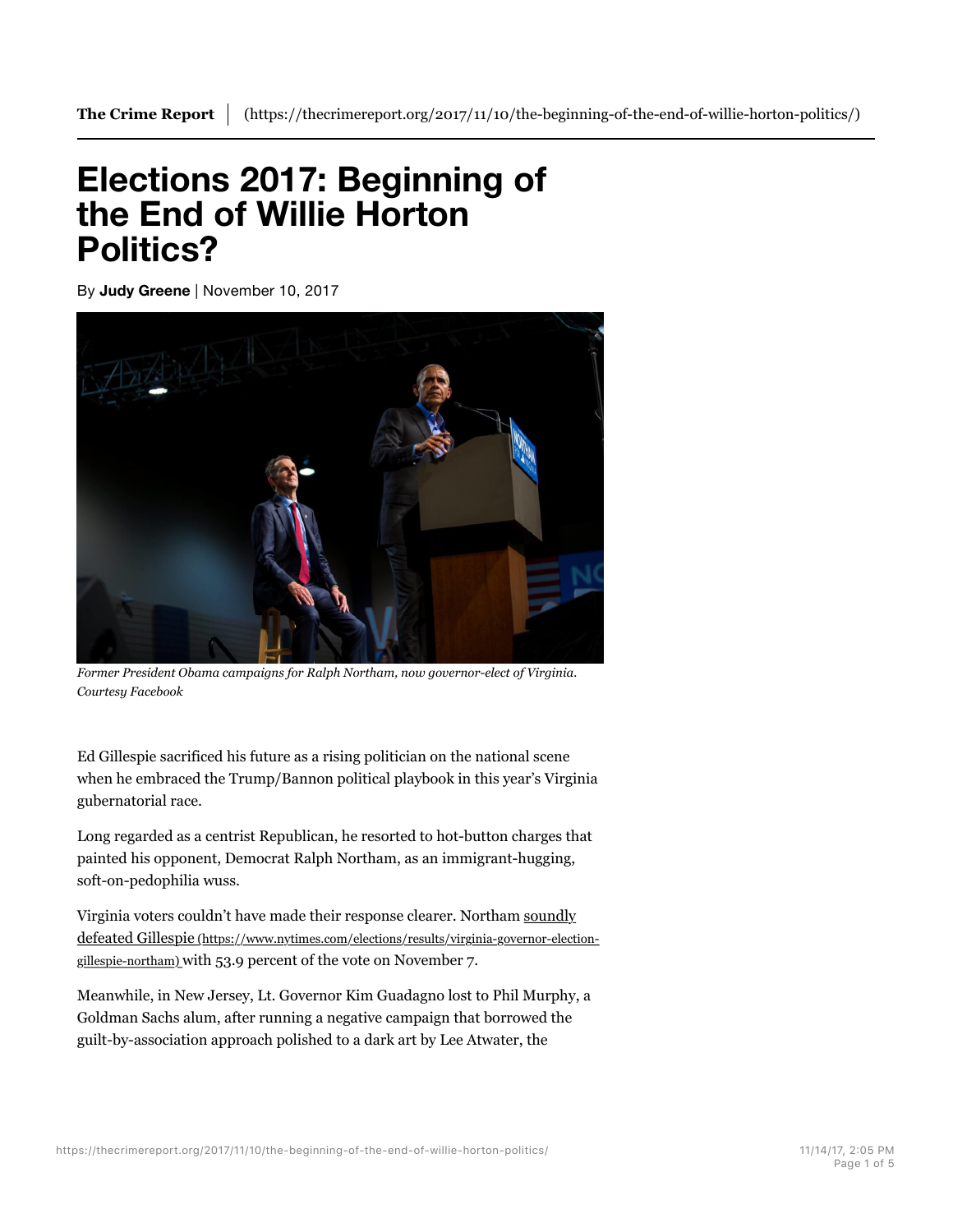campaign manager of the first George Bush in his victorious 1988 campaign against Michael Dukakis.



*Politico New Jersey* said her television ad claiming Murphy would "have the backs of deranged murderers" was "reminiscent of George H.W. Bush's infamous Willie Horton ad."

*From Willie Horton 'Attack Ad' used in 1988 campaign. Photo courtesy Wikipedia*

(https://www.politico.com/states/new-jersey/story/2017/11/07/murphy-defeats-guadagno-115549)

Horton committed armed robbery and rape while on a weekend furlough from a Massachusetts prison. Campaign ads with the photo of Horton, an African American, attempted to associate Dukakis' liberalism with being soft on crime.

Atwater was said to have told associates, "by the time we're finished, they're going to wonder whether Willie Horton is Dukakis' running mate."

The rejection of Willie Horton tactics extended to the mayor's race in Jersey City, where Ravi Bhalla overcame a campaign that flirted with racism. There were flyers with his photo (https://www.washingtonpost.com/news/acts-offaith/wp/2017/11/08/sikh-candidate-labeled-a-terrorist-on-hateful-campaign-fliers-winsmayoral-election/?utm\_term=.0ebedb46ff38) captioned "Don't Let Terrorists Take Over Our Town." Further down the ballot, mailers charged that two school board candidates in Edison, NJ were spearheading a Chinese/Indian "political takeover

(http://www.nj.com/middlesex/index.ssf/2017/11/candidates\_targeted\_in\_racist\_mailers\_win\_nj\_elect.html) "—with proposals such as developing cricket fields in local school grounds.

That tactic similarly failed to defeat Jingwei Shi and Falguni Patel.

For the anti-Trump forces, the 2018 midterm elections may still represent an uphill struggle, but the notable failures of the "Willie Horton tactics" attempted in some of this year's campaigns offer encouragement to those battling the "tough on crime" rhetoric that helped boost Donald Trump and many of his allies into office last year.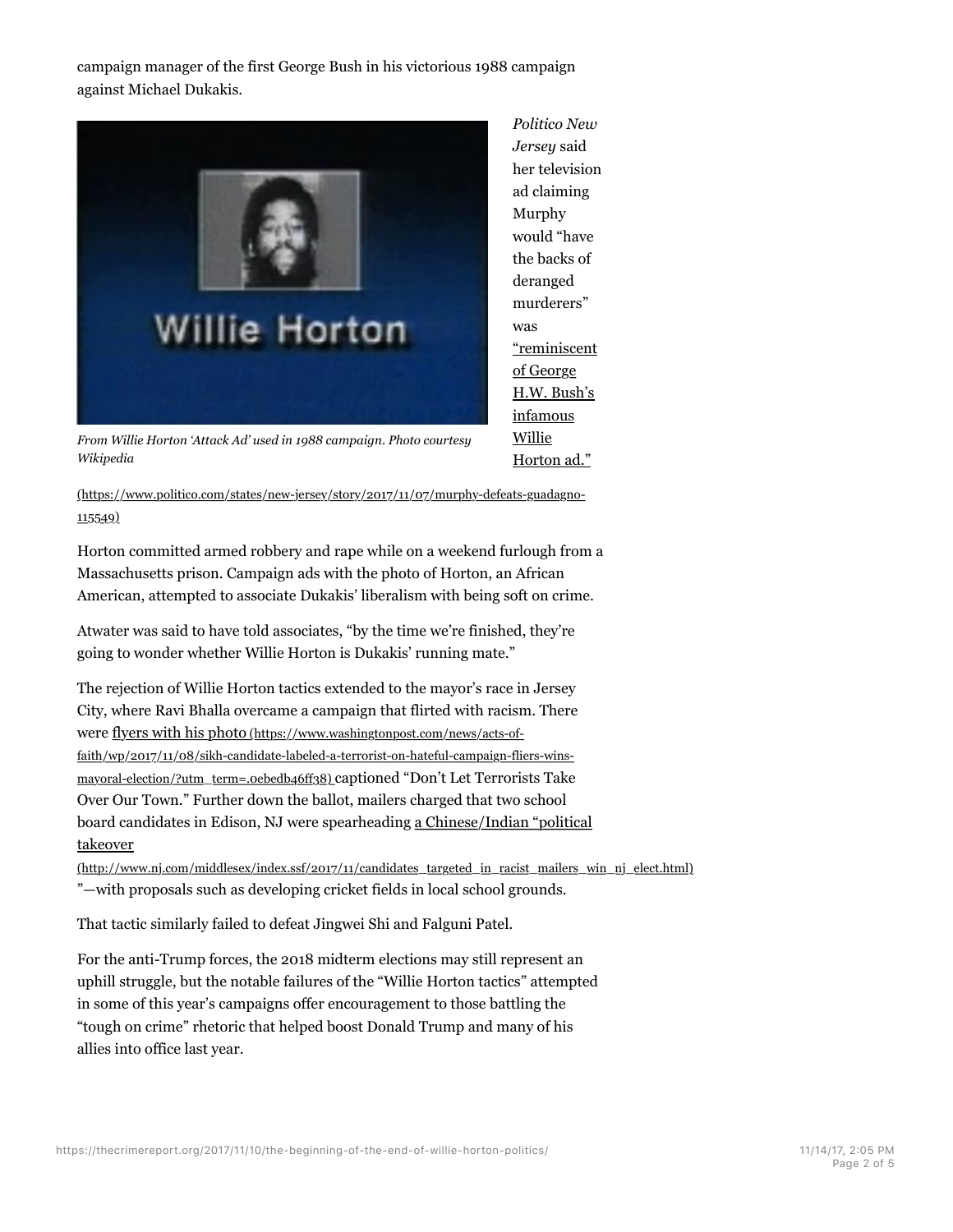Trump's self-style description of himself as "the law and order candidate," and his spurious claims that the nation was in the midst of a crime wave, soon followed by Attorney General Jeff Sessions' efforts to reverse the previous administration's more lenient approach to drug sentencing, have left criminal justice reformers fearing that a resurgence in penal populism could damage what appeared to be a growing bipartisan consensus about getting "smart on crime."

## **The Rise of Penal Populism**

Penal populism, according to Oxford University criminologist Julian V. Roberts (https://global.oup.com/academic/product/penal-populism-and-public-opinion-9780195136234?cc=us&lang=en&) , embodied a trend—first exemplified in the 1988 presidential campaign—of candidates gaining political capital by stoking fears of crime among the public, tapping their anger and their punitive instincts toward those who commit crimes.

It was an approach used by both Democrats and Republicans in their bid for votes.

From 1994—the year that the "tough on crime" Violent Crime Control and Law Enforcement Act (https://legal-

dictionary.thefreedictionary.com/Violent+Crime+Control+and+Law+Enforcement+Act+of+1994) was signed into law by President Bill Clinton—until 1997, crime was the number-one social concern cited by Americans in the annual Gallup Poll.

Political rhetoric and media depictions of violent crimes had given the impression that our streets had become a battle zone. Yet Americans' actual fear of crime in their local neighborhood had peaked back in 1981, declining thereafter to an all-time low in 2017. (http://news.gallup.com/poll/1603/Crime.aspx? g\_source=&g\_medium=&g\_campaign=tiles)

And just 22 percent of Americans now say that someone in their household was a crime victim in the last 12 months, the lowest



*Photo courtesy Phil Murphy campaign.*

proportion since 2001 (http://news.gallup.com/poll/221087/fewer-americans-sayhousehold-victimized-crime.aspx) .

The actual decline in crime rates, coupled with reduced fears about crime, has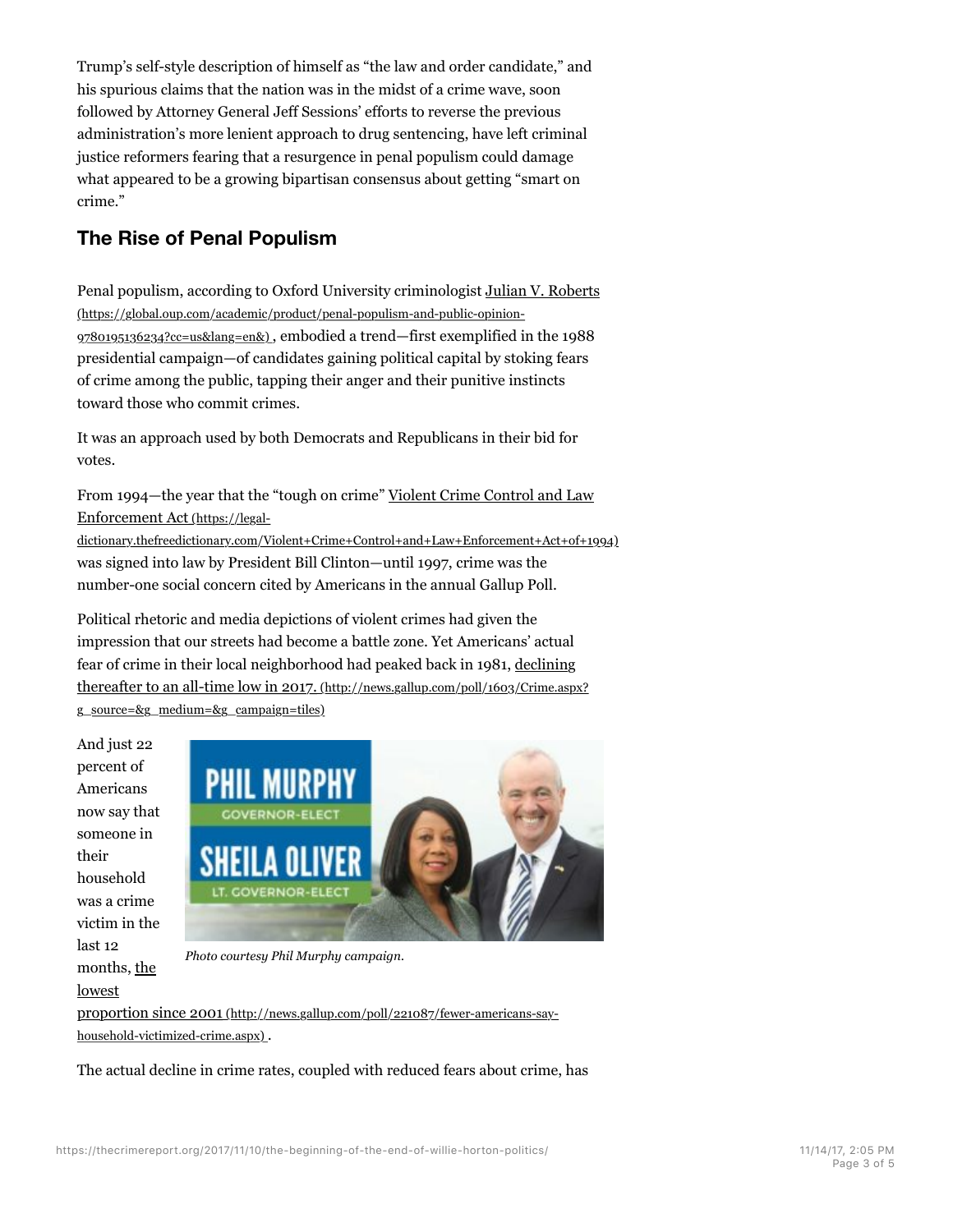created a political opening over the past decade for rethinking some of the misguided crime control policies embraced in prior decades.

From coast to coast, state policy makers have enacted new measures to address drug crimes from a public health and harm-reduction perspective, eliminating many mandatory-minimum sentencing laws, and increasing judicial discretion to consider more effective and humane penalties for people charged with criminal offenses across the board.

At the same time, effective crime control strategies in a few urban areas are reducing incarceration rates in both local jails and state prisons. Since 1996, a 55 percent reduction in New York City's use of both local jail and state prison beds was accomplished, while at the same time the city was becoming the safest in America, with serious crime declining by 58 percent.

## According to John Pratt and Michelle Miao

(https://papers.ssrn.com/sol3/papers.cfm?abstract\_id=2903819) , however, penal populism in the 1990s set the stage for the flowering of a more "free-flowing political populism" in recent years.

They trace the emergence of a "new kind of victimhood"—the perceived vulnerability of the state itself to "mass immigration." Indeed, Trump's populist rhetoric has constructed the "criminal alien" as the new Willie Horton, while the MS-13 gang has emerged as a reincarnation of the 1994 "super-predator" threat.

Yet every credible research study indicates that immigrants are far more lawabiding than our own citizens.

One wants to believe that Tuesday's off-year election results—especially in Virginia and New Jersey–augur well for the continuation of pragmatic criminal justice reform efforts.

Could it be that the resounding defeats of Ed Gillespie and Kim Guadagno signal that our urban/suburban voters are rejecting the populist hype about a mass immigration crime wave?

*Are urban/suburban voters rejecting the populist hype about a mass immigration crime wave?*

Is the shrill claim that, "They're bringing in drugs. They're bringing crime. They're rapists…" losing its mesmerizing hold on our body politic?

For the benefit not just of Democrats, but of all Americans who want justice reform, it's something to hope for.

*Judy Greene is Director of Justice Strategies, a non-partisan policy research group that works on both criminal justice and immigration issues. She welcomes comments from readers.*